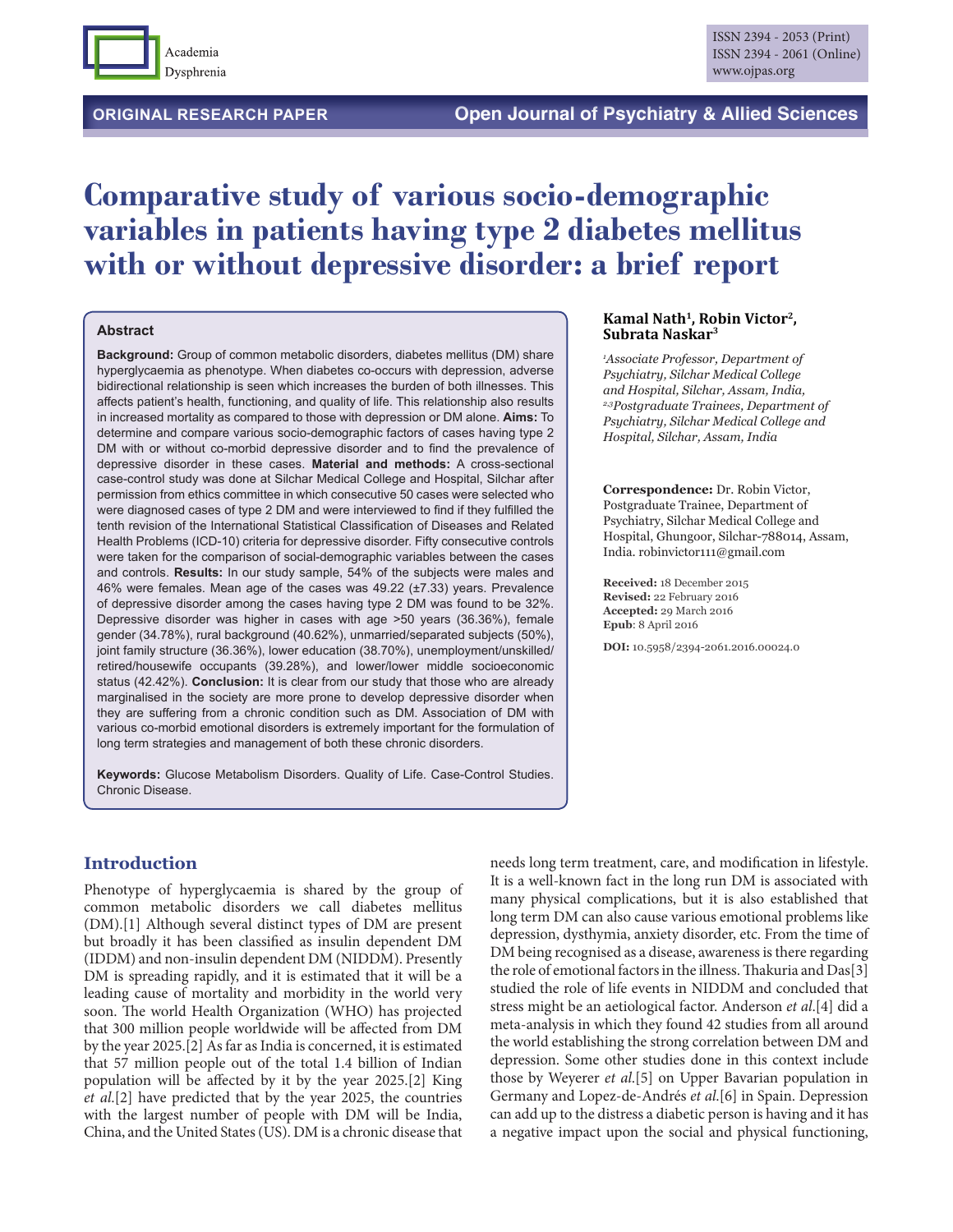quality of life, together with increased cost of treatment causing socioeconomic stress and further complications. It has also been seen that the concurrent presence of both these disorders causes a significant rise in the mortality rates which has been well depicted by a meta-analysis done by Hofmann *et al*.,[7] which included sixteen worldwide studies. When depression is associated with DM, a bi-directional relationship is seen. DM can cause complications and health problems that may worsen symptoms of depression. On the other hand depression can lead to poor lifestyle decisions, such as unhealthy eating, less exercise, smoking, and weight gain — all of which are risk factors for DM. Depression also affects the ability to perform tasks, communicate, and think clearly which can interfere with the ability to successfully manage DM. Recent research by Tabák *et al*.[8] and Musselman *et al*.[9] has confirmed the bi-directional nature of relationship between both of these disorders. There is also evidence that treatment of depression in early stages help improve the glycaemic control.[10,11] Coming to the prevalence and pattern of depression in diabetics, a noteworthy variation is found in the eastern and western countries which could be due to the differences in various cultural and socio-demographic variables such as male: female ratio, marital status of population, literacy rate, family structure and family support, rural and urban distribution of population, socioeconomic status, quality of life etc., thus highlighting the role of these factors in the pathogenesis of both the disorders. So, the adequate information regarding the socio-demographic variables and its association with DM with or without various co-morbid emotional disorders is extremely important for the formulation of long term strategies and management of both these chronic debilitating disorders.

Studies on this context in the North-eastern part of India are very limited and therefore we have taken up this subject with the aim of understanding the whole phenomenon from socio-cultural point of view.

#### **Aims and objectives**

- To determine various socio-demographic factors of study subjects having type 2 DM
- To find the prevalence of depressive disorder in the type 2 diabetic subjects in our sample
- To compare the various socio-demographic factors in patients having type 2 DM with or without co-morbid depressive disorder.

# **Materials and methods**

#### **Case**

Any patient having type 2 DM aged 18 years or above attending the inpatient or outpatient departments (OPD) of medicine or psychiatry, Silchar Medical College and Hospital (SMCH), Silchar diagnosed as diabetic by faculty of Department of Medicine, SMCH based on venous blood sugar levels (fasting blood sugar [FBS], post prandial blood sugar [PPBS], or glycosylated haemoglobin [HbA1c]) according to the criteria adapted from the American Diabetic Association,[12] six months prior to contact was considered as a case.

#### **Control**

Equal number of subjects were selected consecutively from the medicine OPD as control subjects with the criteria being that their age should be 18 years and above and they should be suffering from a chronic medical condition (namely hypertension), six months prior to contact. Diagnosis of hypertension was established by the faculty of Department of Medicine, SMCH. Control group was taken only for the comparison of socio-demographic variables between the cases and controls.

## **Place of study**

This study was conducted in SMCH, which is a tertiary care centre. The average patients coming to this hospital is about 800-1000 per day. The study was conducted after taking approval from the institutional ethics committee.

## **Catchment area**

Main catchment area of this hospital is the whole Cachar district with an estimated population of 1.736 million according to the 2011 census report,[13] along with the neighbouring districts of Karimganj and Hailakandi, and states like Manipur, Mizoram, and Tripura.

## **Inclusion criteria**

Cases from both the sexes were included. All patients aged 18 years and above who had been diagnosed as a case of type 2 DM by the faculty of Department of Medicine, SMCH based on venous blood sugar levels (FBS, PPBS, or HbA1c) according to the criteria adapted from the American Diabetic Association,[12] six months prior to the interview were included. Patients and guardians who had given written consent to participate in the study were included in the study.

## **Exclusion criteria**

Patients under 18 years of age, with gestational DM, abusing any kind of substance, suffering from severe debilitating or other co-morbid chronic diseases (e.g. hypertension, hypothyroidism, etc.) were not included. Absence of these co-morbid chronic medical conditions was confirmed by the faculty of Department of Medicine, SMCH after relevant clinical examination and investigations. Patients or guardians not giving consent to participate in study were excluded from the study. Patients having past or family history of depression or previous diagnosis of bipolar affective disorder were excluded. If the information provided by patients was not adequate or reliable they were excluded from the study.

## **Sampling procedure**

This is a hospital-based case-control cross-sectional single interview study in which 50 cases were selected consecutively who were diagnosed cases of type 2 DM by the faculty of Department of Medicine, SMCH and were interviewed to find if they fulfilled the tenth revision of the International Statistical Classfication of Diseases and Related Health Problems (ICD-10) criteria for depressive disorder.[14] The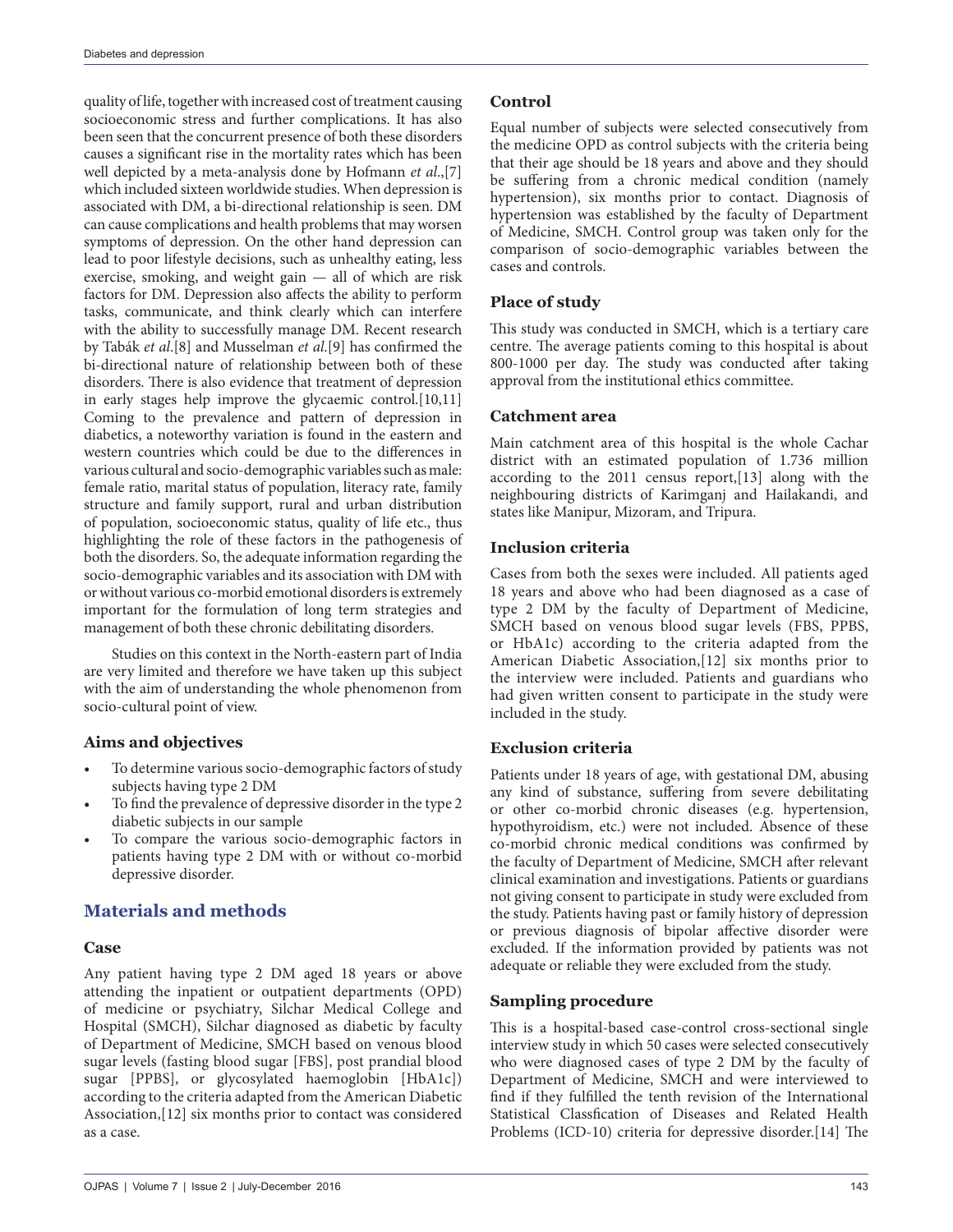psychiatric evaluation of the subjects was done by all the authors taking the interview combined. Fifty consecutively selected controls were taken for the comparison of sociodemographic variables between the cases and controls.

#### **Tools**

- 1. Socio-demographic proforma: A standard proforma describing socio-demographic variables was used which was designed and standardised in the Department of Psychiatry, SMCH. The socio-demographic proforma gives information about age, sex, religion, marital status, family type and domicile, education of patient, occupation, and socioeconomic status.
- 2. Depressive disorder was diagnosed using ICD-10 criteria.[14]

**Interview procedure:** At first, written informed consent from all patients/guardians was taken after explaining them the purpose and procedure of the study. Then all the cases and controls who were selected consecutively for study were interviewed in detail using the above mentioned tools without any set limit. Interview pattern was flexible to elicit maximum data. For all cases, privacy of interview and confidentiality was strictly maintained.

**Analysis of data:** Appropriate data was collected, tabulated, and statistical analysis was done by GraphPad prism for windows version 6.01 and Statistical Package for the Social Sciences (SPSS v22). Fischer exact test was applied to find out p-value and statistical significance wherever necessary. Relative risk and odds ratio were also calculated.

## **Results and observations**

#### **Comparison of socio-demographic variables of cases and controls**

In this hospital-based cross-sectional case-control study, done on a total of 50 cases and 50 controls, Table 1 shows the comparison of the cases with controls. We found that among cases 27 (54%) were males and 23 (46%) were females as compared to control group which had 29 (58%) males and 21 (42%) females. Maximum number of cases belonged to age group of 40-49 years (50%), while in controls equal number of subjects, i.e. 15 (30%) were from the age group of 50-59 years and 60-69 years. The mean age of the cases was  $49.22 \ (\pm 7.33)$ years and of controls was 56.68 (±11.11) years. Twenty seven (54%) of the cases were Hindu while 23 (46%) were Muslims which was similar to controls. Thirty two (64%) cases and 28 (56%) controls were from rural background. Most of cases and controls, i.e. (48 [96%] vs. 41 [82%]) in the study were married while one case (two per cent) and two (four per cent) controls were unmarried. Among the cases, 22 (48%) were from joint family while 28 (56%) were from nuclear family as compared to controls which had 38 (76%) and 12 (24%) subjects from joint and nuclear family respectively. Maximum cases and controls were primary educated (22 [44%] vs. 27 [54%]) followed by secondary educated group (18 [36%] vs. 10 [20%]). When looking into profession among cases and controls, maximum was housewives (23 [46%] vs. 22 [44%]). Socioeconomic status wise lower middle class group

| <b>Table 1:</b> Comparison of socio-demographic variables of the study |  |
|------------------------------------------------------------------------|--|
| subjects and controls                                                  |  |

| Socio-demographic<br>variables | <b>Study subjects</b><br>$(n=50)$ $(\%)$ | <b>Controls</b><br>$(n=50)$ (%) |  |  |
|--------------------------------|------------------------------------------|---------------------------------|--|--|
| Age                            |                                          |                                 |  |  |
| 30-39                          | 3(6)                                     | 3(6)                            |  |  |
| 40-49                          | 25 (50)                                  | 9(18)                           |  |  |
| 50-59                          | 15 (30)                                  | 15 (30)                         |  |  |
| 60-69                          | 7(14)                                    | 15 (30)                         |  |  |
| 70-80                          | 0                                        | 8(16)                           |  |  |
| Sex                            |                                          |                                 |  |  |
| Male                           | 27 (54)                                  | 29 (58)                         |  |  |
| Female                         | 23 (46)                                  | 21 (42)                         |  |  |
| Religion                       |                                          |                                 |  |  |
| Hindu                          | 27 (54)                                  | 27 (54)                         |  |  |
| Muslim                         | 23 (46)                                  | 23 (46)                         |  |  |
| Domicile                       |                                          |                                 |  |  |
| Rural                          | 32 (64)                                  | 28 (56)                         |  |  |
| Urban                          | 18 (36)                                  | 22 (44)                         |  |  |
| Marital status                 |                                          |                                 |  |  |
| Married                        | 48 (96)                                  | 41 (82)                         |  |  |
| Unmarried                      | 1(2)                                     | 2(4)                            |  |  |
| Widow/widower                  | 1(2)                                     | 7(14)                           |  |  |
| Type of family                 |                                          |                                 |  |  |
| Joint                          | 22 (44)                                  | 38 (76)                         |  |  |
| Nuclear                        | 28 (56)                                  | 12 (24)                         |  |  |
| Education                      |                                          |                                 |  |  |
| <b>Illiterate</b>              | 9(18)                                    | 9(18)                           |  |  |
| Primary                        | 22 (44)                                  | 27 (54)                         |  |  |
| Secondary                      | 18 (36)                                  | 10 (20)                         |  |  |
| Graduate                       | 1(2)                                     | 4(8)                            |  |  |
| Occupation                     |                                          |                                 |  |  |
| Unemployed                     | 1(2)                                     | 3(6)                            |  |  |
| Unskilled                      | 2(4)                                     | 2(4)                            |  |  |
| Housewife                      | 23 (46)                                  | 22 (44)                         |  |  |
| Skilled                        | 6 (12)                                   | 8(16)                           |  |  |
| <b>Business</b>                | 6(12)                                    | 6(12)                           |  |  |
| Service                        | 8(16)                                    | 5(10)                           |  |  |
| Professional                   | 2(4)                                     | 0                               |  |  |
| Retired                        | 2(4)                                     | 4(8)                            |  |  |
| Socioeconomic status           |                                          |                                 |  |  |
| Lower                          | 14 (28)                                  | 6(12)                           |  |  |
| Lower middle                   | 19 (38)                                  | 21 (42)                         |  |  |
| Middle                         | 12 (24)                                  | 15(30)                          |  |  |
| Upper middle                   | 2(4)                                     | 7(14)                           |  |  |
| Upper                          | 3(6)                                     | 1(2)                            |  |  |

had maximum number of both cases 19 (38%) and controls 21 (42%) followed by lower class having 14 (28%) cases and middle class having 15 (30%) controls.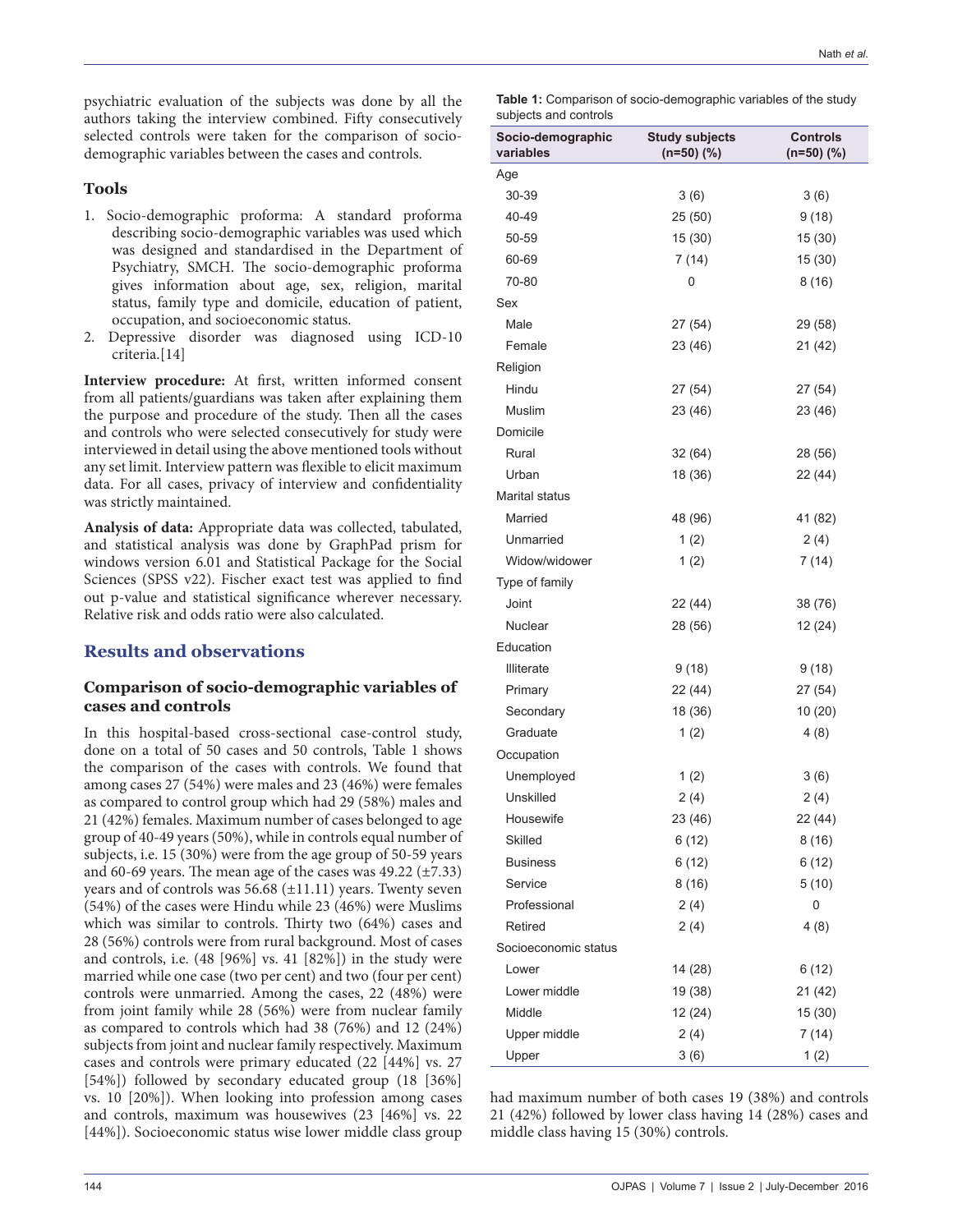#### **Prevalence of depressive disorder among the cases**

Out of the 50 diabetic patients, 16 i.e. (32%) met the ICD-10 criteria of depressive disorder shown in Figure 1.

#### **Comparison of socio-demographic variables in cases with or without depressive disorder**

When we compared the socio-demographic factors in the type 2 DM cases with or without co-morbid depressive disorder as shown in Table 2, it was found that depression was more in the subjects in age group >50 years of age (36.36%) compared to those <50 years of age (28.28%). A higher prevalence of depression was found in the female population (34.78%) as compared to the male population (29.62%) (Figure 2).

We found almost equal number of subjects among Hindus (33.33%) and Muslims (30.43%). Depression was higher in the subjects who were hailing from rural background (40.62%) as compared to those hailing from urban background (16.66%). Unmarried/widow/widower group (50%) had higher depression as compared to married subjects (31.25%) and subjects from joint family (36.36%) had a higher prevalence as compared those from nuclear family (28.57%). High prevalence of depression was present in the subjects who were either illiterate/primary educated (38.70%) as compared to those who had studied till secondary level/graduated. Unemployed/unskilled/retired/housewife

**Table 2:** Comparison of socio-demographic variables in study subjects with or without depressive disorder

| <b>Variables</b>                               | <b>Depression</b><br>present (%) | <b>Depression</b><br>absent (%) | Total=50       | P value | <b>Odds</b><br>ratio | 95% confidence<br>interval | Significance       |
|------------------------------------------------|----------------------------------|---------------------------------|----------------|---------|----------------------|----------------------------|--------------------|
| Age                                            |                                  |                                 |                |         |                      |                            |                    |
| $≤50$ years                                    | 8(28.57)                         | 20 (71.42)                      | 28             | 0.7608  | 1.429                | 0.4325-4.718               | Not                |
| >50 years                                      | 8 (36.36)                        | 14 (63.63)                      | 22             |         |                      |                            | significant        |
| Gender                                         |                                  |                                 |                |         |                      |                            |                    |
| Male                                           | 8(29.62)                         | 19 (70.37)                      | 27             | 0.7666  | 0.7895               | 0.2398-2.599               | Not                |
| Female                                         | 8 (34.78)                        | 15 (65.21)                      | 23             |         |                      |                            | significant        |
| Religion                                       |                                  |                                 |                |         |                      |                            |                    |
| Hindu                                          | 9(33.33)                         | 18 (66.66)                      | 27             | 1.000   | 0.8750               | 0.2647-2.893               | Not                |
| <b>Muslim</b>                                  | 7(30.43)                         | 16 (69.56)                      | 23             |         |                      |                            | significant        |
| Domicile                                       |                                  |                                 |                |         |                      |                            |                    |
| Rural                                          | 13 (40.62)                       | 19 (59.37)                      | 32             | 0.1171  | 0.2923               | $0.07 - 1.217$             | Not                |
| Urban                                          | 3(16.66)                         | 15 (83.33)                      | 18             |         |                      |                            | significant        |
| <b>Marital status</b>                          |                                  |                                 |                |         |                      |                            |                    |
| Married                                        | 15 (31.25)                       | 33 (68.75)                      | 48             | 0.542   | 2.2                  | 0.1287-37.6                | Not                |
| Unmarried/widow/<br>widower                    | 1(50)                            | 1(50)                           | $\overline{2}$ |         |                      |                            | significant        |
| Family type                                    |                                  |                                 |                |         |                      |                            |                    |
| Joint                                          | 8 (36.36)                        | 14 (63.63)                      | 22             | 0.7608  | 0.7                  | 0.2119-2.312               | Not                |
| Nuclear                                        | 8(28.57)                         | 20 (71.42)                      | 28             |         |                      |                            | significant        |
| Education of subject                           |                                  |                                 |                |         |                      |                            |                    |
| Primary/illiterate                             | 12 (38.70)                       | 19 (61.29)                      | 31             | 0.2282  | 0.422                | 0.1129-1.579               | Not                |
| Secondary/<br>graduate                         | 4(21.05)                         | 15 (78.94)                      | 19             |         |                      |                            | significant        |
| Occupation of subject                          |                                  |                                 |                |         |                      |                            |                    |
| Unemployed/<br>unskilled/<br>housewife/retired | 11 (39.28)                       | 17 (60.71)                      | 28             | 0.2404  | 0.4545               | 0.1298-1.591               | Not<br>significant |
| Skilled/business/<br>service/<br>professional  | 5(22.72)                         | 17 (77.27)                      | 22             |         |                      |                            |                    |
| Socioeconomic status                           |                                  |                                 |                |         |                      |                            |                    |
| Lower/lower<br>middle                          | 14 (42.42)                       | 19 (57.57)                      | 33             | 0.0526  | 0.1810               | 0.0354-0.9229              | Not<br>significant |
| Middle/upper<br>middle/upper                   | 2(11.76)                         | 15 (88.23)                      | 17             |         |                      |                            |                    |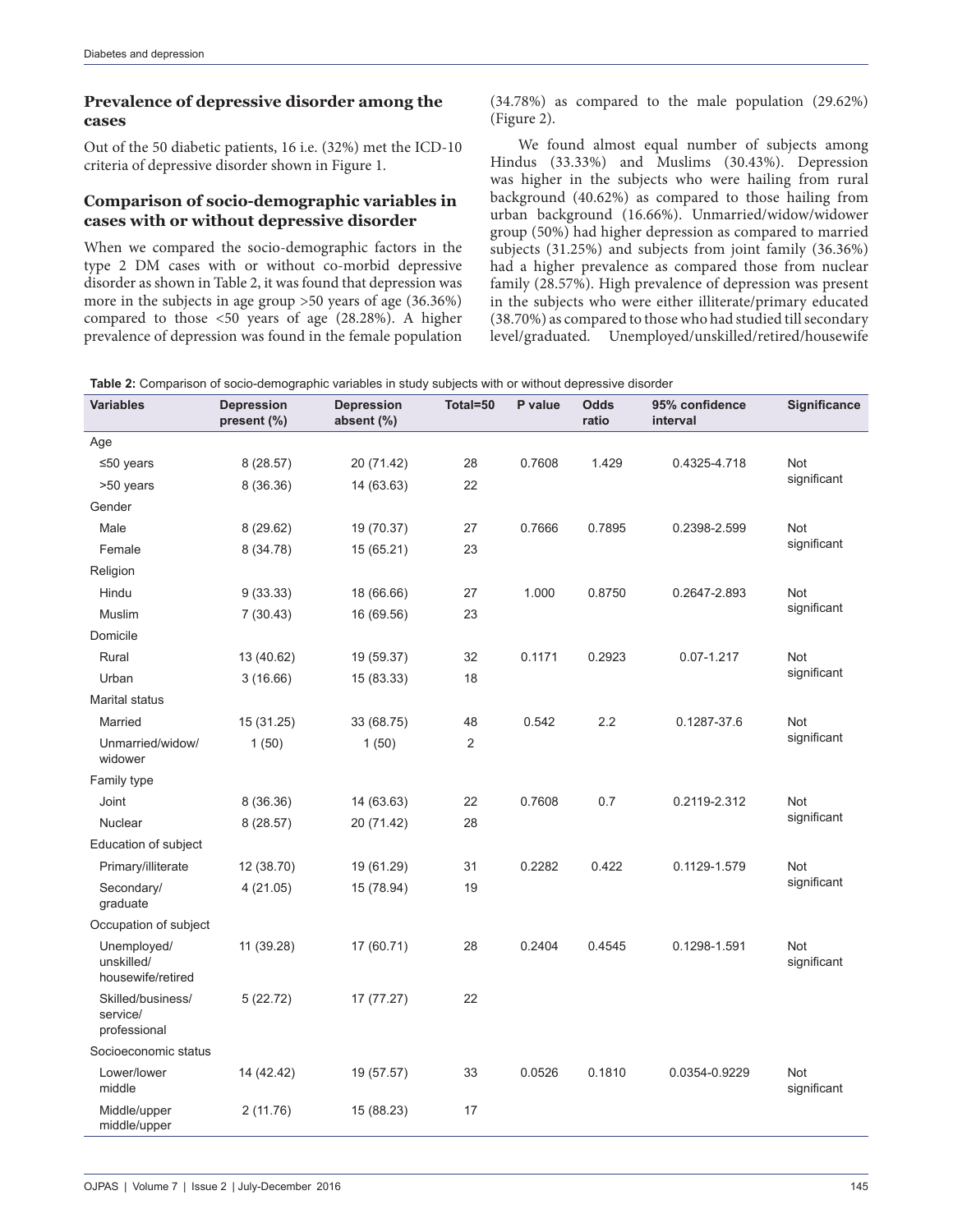

**Figure 1:** Prevalence of despression



**Figure 2:** Gender wise distribution of despression in type 2 diabetic subjects

group (39.28%) had more prevalence as compared to skilled/ service/business/professional group (22.72%). It was also found that subjects belonging to the lower/lower middle class group (42.42%) had more depression as compared to the subjects belonging to middle/upper middle/upper group  $(11.76\%)$ .

#### **Discussion**

The literature showing the correlation between DM and depression dates back to more than 300 years ago when Dr. Thomas Willis, a British physician, made the observation and he suggested that DM was the result of "sadness or long sorrow".[15] Since then many studies have been conducted across the globe to find out the relationship between DM and depression.

In this hospital-based cross-sectional case-control study, we have aimed to compare the various socio-demographic variables of the patients with type 2 DM with or without co-morbid depressive disorder and also find out the prevalence of depressive disorder in diabetic subjects. We found that depressive disorder was present in 32% of the patients having DM which is much higher than the general population (ten to 20%).[16] Worldwide there has been variation in the prevalence of depressive disorder in the developed and the developing countries. Pouwer *et al*.[17] did an outpatientbased study in the Netherlands and found depressive effect to be ranging from 37-43% among the patients with type 2 DM. Similarly, Sotiropoulos *et al*.[18] in their outpatient-based study on Greek population found prevalence of depression to be 33.4% among the NIDDM patients. Raval *et al*.[19] in a tertiary care centre-based study at Chandigarh found 41% of type 2 diabetic patients to be suffering from depression. Das *et al*.[20] found 46.15% type 2 DM patients attending diabetic clinic having depression. Of the 34% newly detected and diagnosed type 2 DM patients having psychiatric morbidity, Srivastava *et al*.[21] found major depressive disorder the most common (21%). However, there are some studies which have found much higher prevalence of depression than our result. Khamseh *et al*.[22] in a hospital-based research found the prevalence of depression to be 71.8% in the Iranian population of Tehran who were diabetics which could be attributed to the socio-demographic, socio-political, and other stressful life events that the people of this country face making them more vulnerable to depression.

Now regarding the association between the sociodemographic variables and prevalence of depressive disorder in diabetic subjects, we found the depressive symptoms to be higher in females (34.78%) as compared to males (29.62%). Asghar *et al*.[23] found depression to be 29% in male diabetics and 30.5% in female diabetics of Bangladesh. Another study by Ali *et al*.[24] found higher prevalence of depression in female diabetics (23.8%) as compared to male diabetics (12.8%), thus showing the gender variation of depression in the diabetics. Our study demonstrated that the age group of >50 years had higher prevalence of depression (36.36%) as compared to age <50 years (28.57%). A study done by Raval *et al*.[19] on Indian population from Chandigarh found association of depression in diabetic subjects with age >54 years. We found that unmarried/widow group (50%) had higher depression as compared to married subjects (31.25%) which goes in accordance to the results found by Akhtar-Danesh and Landeen.[25] Depression was higher in the subjects who were hailing from rural background (40.2%) as compared to those hailing from urban background (16.66%). Sinha *et al*.[26] found a similair high prevelance of depression in rural population in Tamil Nadu, India. We found that depression was present in the subjects who were either illiterate/primary educated (38.70%) as compared to those who had studied till secondary level/graduated (21.05%). A study by Peyrot and Rubin[27] found similar results of higher depression in less educated group who were suffering from DM as well. Subjects from joint family (36.36%) had a higher prevalence as compared those from nuclear family (28.57%). This finding is against the common belief that joint family system protects the individual from depression. The reason behind this could be that most of these families were from rural areas with only one or two members earning just enough to fulfil the basic needs thus having poor quality of life. We found that unemployed/unskilled/retired/housewives' group (39.28%) had more prevalence as compared to skilled/ service/business/professional group (22.72%) and subjects belonging to the lower/lower middle class group (42.42%) had more depression as compared to the subjects belonging to middle/upper middle/upper group (11.76%). This can be explained as most of the population which is unemployed/ unskilled/retired/housewives are suffering from economic problems and lie in the lower/lower middle class group. The psychological and financial burden is much more in this group and moreover when a member from this group is suffering from a chronic illness like DM, they become more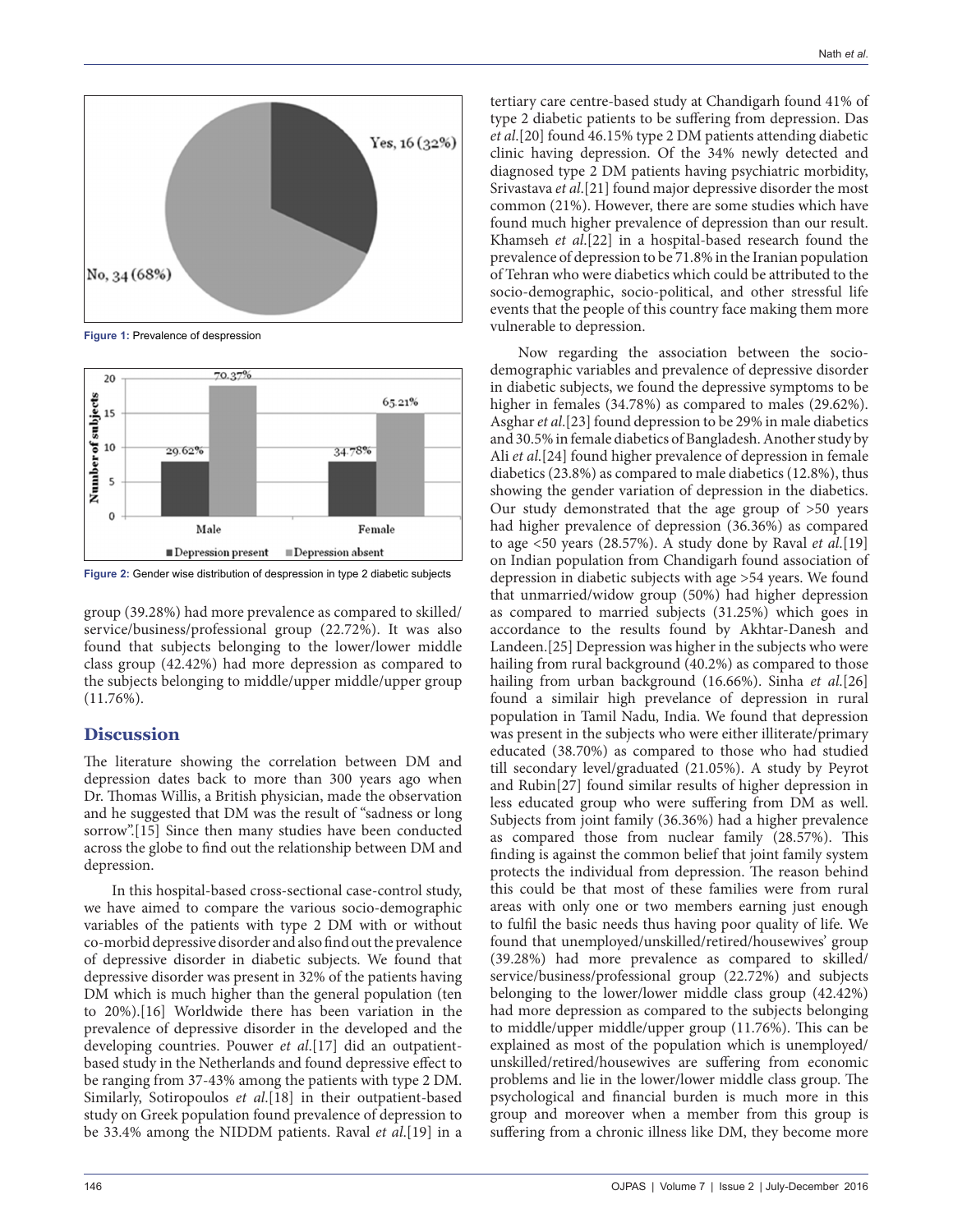stressed. Also, presence of DM and its complications cause increase in the cost of treatment which most of them are not able to afford and further add to depression. We observed the association between socioeconomic status and presence of depressive disorder among the cases irrespective of the duration of DM. However, a clearer picture would have been obtained had we evaluated the association between duration of diabetes and socioeconomic status of the study subjects. Kuruvilla and Jacob[28] and Patel and Kleinman[29] found similar association of higher prevalence of depression associated with poverty. We did not find any association of religion with prevalence of depression.

Thus, age >50 years of age, female sex, rural background, unmarried/separated subjects, joint family structure, lower education, unemployment/unskilled/retired/housewife occupants, and lower/lower middle socioeconomic status were more likely to be associated with depressive disorder in the people suffering from DM. However, in our study, none of the associations between the different socio-demographic variables and depression in the people suffering from DM came out to be statistically significant  $(p<0.05)$ .

#### **Conclusion**

In our study, we found 80% of the cases were from the age group 40-59 years. In contrast, maximum number of subjects (60%) in the control group was from the age range of 50-69 years. Most of the cases were from rural background (64%) and were married (96%) as expected.

Since this was a tertiary care hospital-based study, the prevalence of depressive disorder in patients having type 2 DM was 32% which was significantly higher than the normal population and indicates a strong association between DM and depressive disorder. Such high comorbidity may not be entirely due to a psychological reaction to a chronic illness but a common underlying pathophysiological process may be involved. Our findings are in fact similar to most of the national and international studies which we have come across. We found higher prevalence of depressive disorder in the patients suffering from type 2 DM belonging to age group >50 years (36.36%), coming from rural background (40.62%) with educational level illiterate to primary education level (38.70%), and who were either unemployed/ unskilled/housewife/retired (39.28%) with lower/lowermiddle socioeconomic status (42.42%). All the above findings indicate clearly that those who are already marginalised in the society are more prone to develop depressive disorder when they are suffering from a chronic condition such as DM.

However, this study has few limitations. Since our study was restricted to a tertiary care medical centre, it may not reflect actual prevalence of depressive disorder in type 2 diabetic patients in general population as well as pattern of socio-demographic variables prevalent in the community. The number of study subjects was less and control group was taken only for comparison of sociodemographic variables with cases. Hence, more number of prospective studies involving larger number of cases followed up for longer duration need to be conducted for detailed evaluation of association between depressive disorder and DM.

#### **References**

- 1. emedicaltextbook. Diabetes mellitus. Harrison's Principle of Internal Medicine [Internet]. 17<sup>th</sup> ed. 2008 Aug 8 [cited 2016 Mar 28]. Available from: http://e-medicaltextbook.blogspot. in/2008/08/diabetes-mellitus.html.
- 2. King H, Aubert RE, Herman WH. Global burden of diabetes, 1995-2025: Prevalence, numerical estimates, and projections. Diabetes Care. 1998;21:1414-31.
- Thakuria PK, Das PD. A clinical study of the impact of stressful life events in the aetiology of non insulin dependent diabetes mellitus. Dysphrenia. 2013;4:71-7.
- Anderson RJ, Freedland KE, Clouse RE, Lustman PJ. The prevalence of comorbid depression in adults with diabetes: A meta-analysis. Diabetes Care. 2001;24:1069-78.
- 5. Weyerer S, Hewer W, Pfeifer-Kurda M, Dilling H. Psychiatric disorders and diabetes--results from a community study. J Psychosom Res. 1989;33:633-40.
- Lopez-de-Andrés A, Jiménez-Trujillo MI, Hernández-Barrera V, de Miguel-Yanes JM, Méndez-Bailón M, Perez-Farinos N, *et al*. Trends in the prevalence of depression in hospitalized patients with type 2 diabetes in Spain: Analysis of hospital discharge data from 2001 to 2011. PLoS One. 2015;10:e0117346.
- 7. Hofmann M, Köhler B, Leichsenring F, Kruse J. Depression as a risk factor for mortality in individuals with diabetes: A metaanalysis of prospective studies. PLoS One. 2013;8:e79809.
- 8. Tabák AG, Akbaraly TN, Batty GD, Kivimäki M. Depression and type 2 diabetes: A causal association? Lancet Diabetes Endocrinol. 2014;2:236-45.
- 9. Musselman DL, Betan E, Larsen H, Phillips LS. Relationship of depression to diabetes types 1 and 2: Epidemiology, biology, and treatment. Biol Psychiatry. 2003;54:317-29.
- 10. Lustman PJ, Griffith LS, Freedland KE, Kissel SS, Clouse RE. Cognitive behavior therapy for depression in type 2 diabetes mellitus. A randomized, controlled trial. Ann Intern Med. 1998;129:613-21.
- 11. Lustman PJ, Freedland KE, Griffith LS, Clouse RE. Fluoxetine for depression in diabetes: A randomized double-blind placebocontrolled trial. Diabetes Care. 2000;23:618-23.
- 12. American Diabetes Association. Executive summary: Standards of medical care in diabetes--2014. Diabetes Care. 2014;37 Suppl 1:S5-13.
- 13. Census 2011. Cachar district: Census 2011 data [Internet]. 2015 [cited 2015 Dec 16]. Available from: http://www.census2011. co.in/census/district/144-cachar.html
- 14. World Health Organization. The ICD-10 classification of mental and behavioural disorders: Clinical descriptions and diagnostic guidelines. Geneva: World Health Organization; 1992.
- 15. Willis T. No Title. Diabetes: A medical odyssey. New York: Tuckahoe; 1971.
- 16. Rihmer Z, Angst J. Mood disorders: Epidemiology. In: Sadock BJ, Sadock VA, Ruiz P, editors. Kaplan & Sadock's comprehensive textbook of psychiatry. 9<sup>th</sup> ed. Philadelphia, PA: Lippincott Williams & Wilkins; 2009:1645-53.
- 17. Pouwer F, Geelhoed-Duijvestijn PH, Tack CJ, Bazelmans E, Beekman AJ, Heine RJ, *et al*. Prevalence of comorbid depression is high in out-patients with Type 1 or Type 2 diabetes mellitus. Results from three out-patient clinics in the Netherlands. Diabet Med. 2010;27:217-24.
- 18. Sotiropoulos A, Papazafiropoulou A, Apostolou O, Kokolaki A, Gikas A, Pappas S. Prevalence of depressive symptoms among non insulin treated Greek type 2 diabetic subjects. BMC Res Notes. 2008;1:101.
- 19. Raval A, Dhanaraj E, Bhansali A, Grover S, Tiwari P. Prevalence & determinants of depression in type 2 diabetes patients in a tertiary care centre. Indian J Med Res. 2010;132:195-200.
- 20. Das R, Singh O, Thakurta RG, Khandakar MR, Ali SN, Mallick AK, *et al*. Prevalence of depression in patients with type II diabetes mellitus and its impact on quality of life. Indian J Psychol Med. 2013;35:284-9.
- 21. Srivastava AS, Nair A, Singh SK, Tripathi MN, Pandit B, Yadav JS. Study on psychiatric morbidities in patients with newly (recently) detected type 2 diabetes mellitus. Open J Psychiatry Allied Sci [serial online]. 2016 Mar 23 [cited 2016 Mar 29]. [Epub